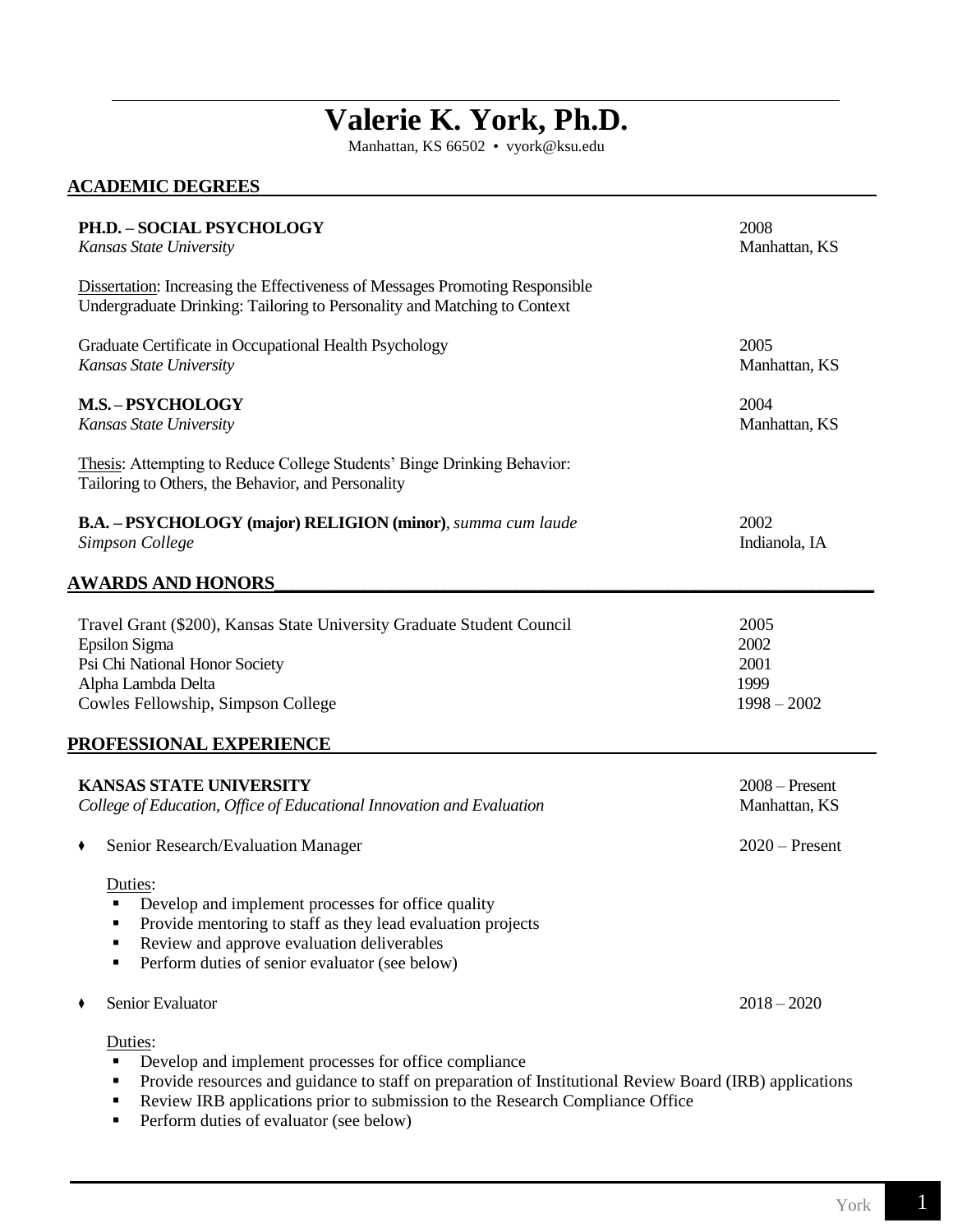#### Duties:

- Lead multiple large evaluation projects and teams
- Coordinate with clients to design and implement evaluation plans
- Document project processes and measure project outcomes
- Develop and administer instruments for hard copy and web-based data collection
- Conduct site visits, observations, focus groups, interviews, and surveys
- Analyze quantitative and qualitative data and interpret results
- Provide formative feedback and recommendations for project improvement
- **Prepare technical reports and present findings**
- **Build evaluation capacity**
- **Research Associate** 2008

#### Duties:

- Worked part-time (24 hours/week)
- Provided support for a variety of small and large evaluation projects
- Developed instruments for hard copy and web-based data collection
- Analyzed quantitative and qualitative data and interpreted results
- Provided formative feedback and recommendations for project improvement
- **Prepared technical reports and presented findings**
- Reviewed reports for colleagues

| <b>KANSAS STATE UNIVERSITY</b><br>Department of Hospitality Management and Dietetics |                                                                                                                                                    | $2004 - 2008$<br>Manhattan, KS |
|--------------------------------------------------------------------------------------|----------------------------------------------------------------------------------------------------------------------------------------------------|--------------------------------|
|                                                                                      | • Research Associate – funded by USDA grant                                                                                                        | 2008                           |
|                                                                                      | Duties:<br>Worked part-time (16 hours/week)<br>$\blacksquare$<br>Assisted with wrapping up grant activities (see below) by continuing work on<br>٠ |                                |

- o Analysis and interpretation of research data
- o Preparation of manuscripts for peer-reviewed journals
- Graduate Research Assistant funded by USDA grant 2004 2008

Duties:

- Conducted literature reviews and achieved certification in food safety to master literature relevant to the project
- **Peveloped surveys for data collection, and conducted focus group interviews and behavioral observations of** restaurant employees
- Recruited participants, traveled to 31 restaurants within a 300-mile radius of KSU on many occasions for data collection, and served as liaison between participating restaurant managers/employees and principal investigators at Kansas State University
- Developed coding schemes for qualitative data, and created and managed multiple databases for longitudinal project
- Analyzed data using SPSS to evaluate restaurant employees' performance and effects of food safety training
- Designed an intervention based on interpretations of data, and evaluated effectiveness of intervention
- Had leadership role in interpreting results, presenting data at national conferences, and writing manuscripts
- Was lead author on 7 manuscripts accepted for publication, co-author on 2 additional manuscripts, and had authorship on 12 presentations at national conferences
- **Worked effectively in a team and independently**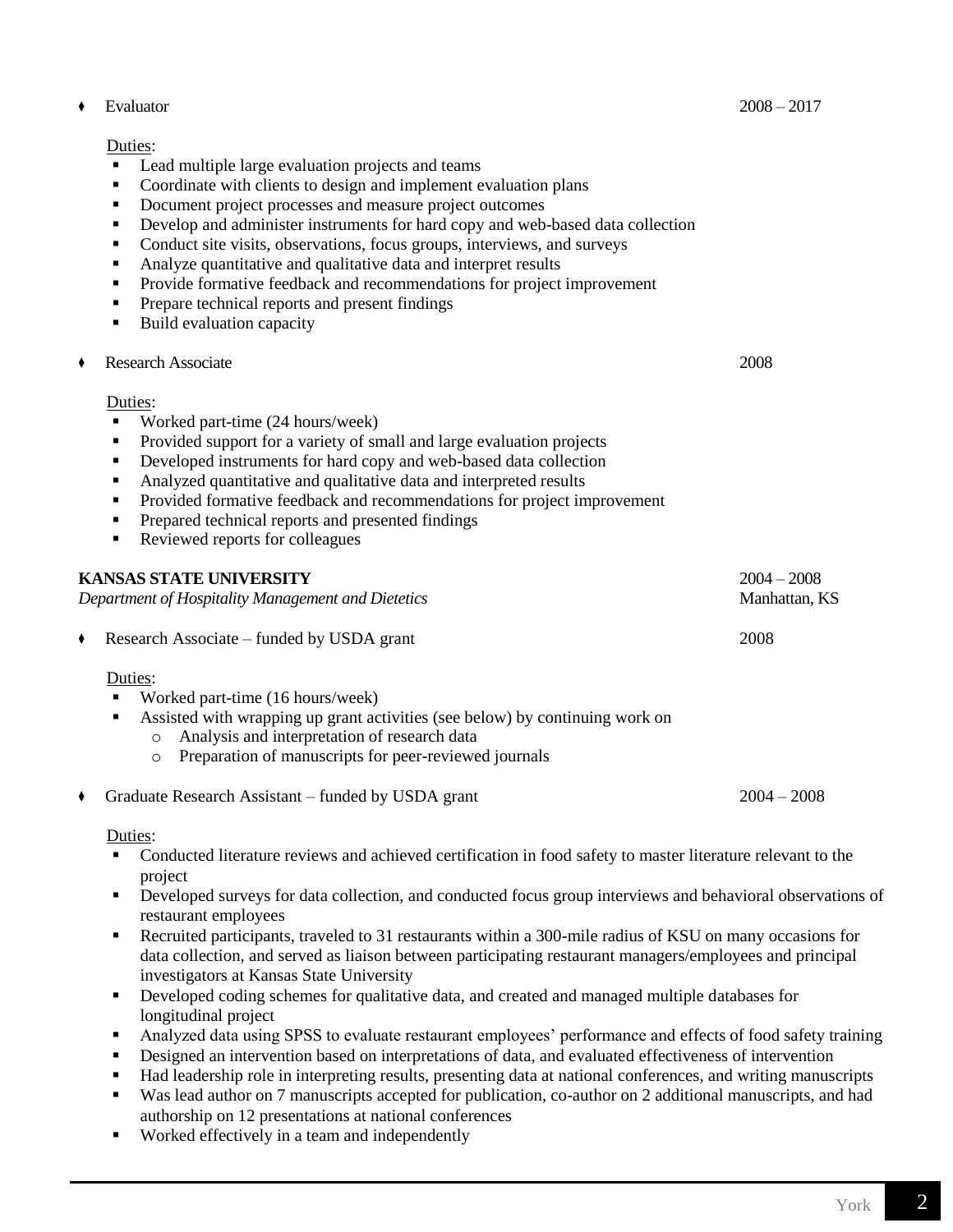# **SIMPSON COLLEGE** 2000 – 2002

*Department of Psychology* Indianola, IA

- Duties:
- Maintained a small rat colony
- Designed protocols for Skinner boxes to train rats in operant conditioning
- Provided demonstrations to General Psychology students on operant conditioning and shaping with rats

# **PROGRAM EVALUATION**

- ◆ Molecule to Ecosystem: Environmental DNA as a Nexus of Coastal Ecosystem Sustainability for Maine (MaineeDNA), National Science Foundation; Established Program to Stimulate Competitive Research (EPSCoR) RII Track-1, 2019 – Present.
- ◆ Water Security in Delaware's Changing Coastal Environment, National Science Foundation; Established Program to Stimulate Competitive Research (EPSCoR) RII Track-1, 2018 – Present.
- ◆ Building Field-based Ecophysiological Genome-to-Phenome Prediction, National Science Foundation; Established Program to Stimulate Competitive Research (EPSCoR) RII Track-2 FEC, 2018 – Present.
- ◆ American Indian Traditional Science Experience, National Science Foundation; Inclusion across the Nation of Communities of Learners that have been Underrepresented for Diversity in Engineering and Science DDLP, 2018 – Present.
- Rural Grocery Summit VI, Kansas State University Center for Engagement and Community Development, 2018.
- G2P in VoM: An Experimental and Analytical Framework for Genome to Phenome Connections in Viruses of Microbes, National Science Foundation; Established Program to Stimulate Competitive Research RII Track-2 FEC, 2017 – Present.
- ◆ Diversifying the Water Portfolio for Agriculture in the Rio Grande Basin, U.S. Department of Agriculture; Agriculture and Food Research Initiative (AFRI), 2017 – Present.
- Meeting Delaware's 21<sup>st</sup> Century Water and Energy Needs Through Research, Education, and Innovation, National Science Foundation; Established Program to Stimulate Competitive Research (EPSCoR) RII Track-1,  $2017 - 2018$ .
- Child Care Access Means Parents in School, U.S. Department of Education, 2017 2018.
- Project Prepare, Advocate, Collaborate, & Empower, U.S. Department of Education; National Professional Development, 2016 – Present.
- ◆ Mississippi Alliance for Women in Computing, National Science Foundation; Inclusion across the Nation of Communities of Learners that have been Underrepresented for Diversity in Engineering and Science DDLP,  $2016 - 2018$ .
- Kansas Bridges to the Future, National Institutes of Health,  $2016 2017$ .
- Johnson County Community College Accelerated, Collaborative Technology Training Services, U.S. Department of Labor; Trade Adjustment Assistance Community College and Career Training (TAACCCT),  $2014 - 2018.$
- ◆ Increasing Healthful Food Choice and Strengthening Rural Grocery Stores through Nutritional Education and Labeling, U.S. Department of Agriculture; Agriculture and Food Research Initiative (AFRI), 2014 – 2017.
- Air Force Youth Programs Teen Evaluation, U.S. Department of Agriculture; National Institute of Food and Agriculture (NIFA), 2014 – 2016.
- ◆ Butler Community College Information Technology TAACCCT Project, U.S. Department of Labor; Trade Adjustment Assistance Community College and Career Training (TAACCCT), 2013 – 2017.
- ◆ Curriculum and Teaching Enhancement for Diseases that Threaten Food Security, U.S. Department of Agriculture; Higher Education Challenge (HEC), 2013 – 2016.
- Midwest Equity Assistance Center, U.S. Department of Education, 2012 2016.
- National Aviation Consortium, U.S. Department of Labor; Trade Adjustment Assistance Community College and Career Training (TAACCCT), 2012 – 2016.
- Research in Disabilities Education Synthesis Project, National Science Foundation, 2012 2014.
- Kan-ed, Kansas Board of Regents,  $2012 2013$ .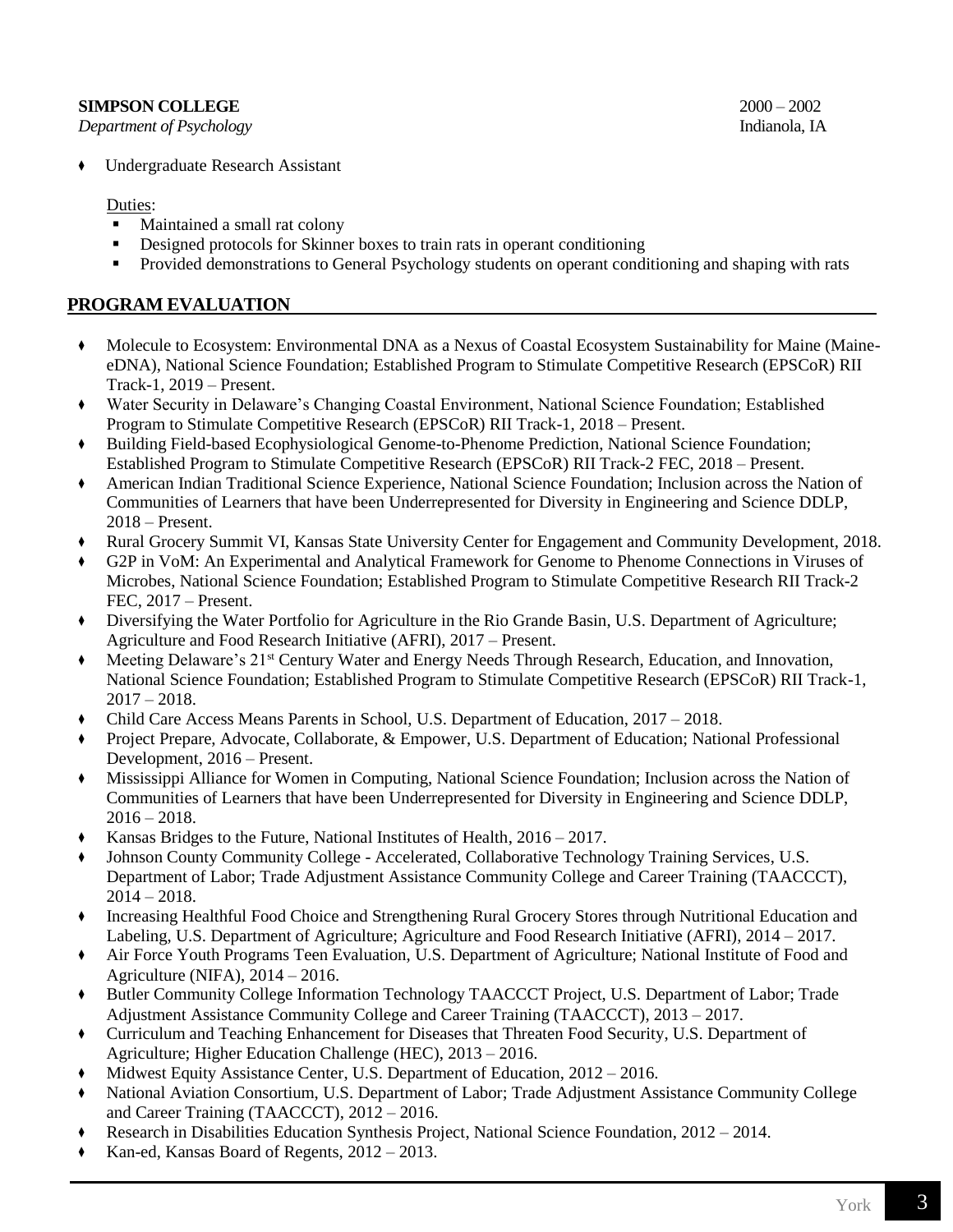- ◆ Business Strategies for New and Existing Rural Grocery Stores: Roles of Local Foods, Institutional Sales, and Community Food Assessment, U.S. Department of Agriculture; Agriculture and Food Research Initiative  $(AFRI), 2012 - 2013.$
- ◆ EMResource Survey, Kansas Hospital Education and Research Foundation, 2012.
- Military Academic Advancement Program, U.S. Department of Agriculture, 2010 2012.
- RENEW: Leadership for Renewal and Excellence in Mathematics, Kansas State University, 2010 2012.
- One Health Kansas, Kansas Health Foundation, 2009 2014.
- K-State Olathe Acquisition, K-State Olathe, 2009 2012.
- ◆ Pathways to Public Health, U.S. Department of Agriculture; Higher Education Challenge (HEC), 2008 2011.

#### **TEACHING**

| <b>KANSAS STATE UNIVERSITY</b><br>Department of Psychology |                                                                                                                                                                                                                                                                                                                                                          | $2002 - 2005$<br>Manhattan, KS                     |
|------------------------------------------------------------|----------------------------------------------------------------------------------------------------------------------------------------------------------------------------------------------------------------------------------------------------------------------------------------------------------------------------------------------------------|----------------------------------------------------|
|                                                            | Instructor, General Psychology<br><b>Teaching Apprenticeship Program</b>                                                                                                                                                                                                                                                                                 | 2005<br>$2004 - 2005$                              |
|                                                            | Duties:<br>Developed syllabus, learning objectives, and class activities<br>٠<br>Prepared, delivered, and encouraged student participation in lectures three times a week<br>٠<br>Evaluated student performance and assigned grades<br>٠                                                                                                                 |                                                    |
|                                                            | <b>Graduate Teaching Assistant:</b><br>Clinical Psychology Lab, Social Psychology,<br>Advanced Experimental Design, General Psychology,<br>Abnormal Psychology, Junior Seminar in Psychology,<br>Psychology of Human Sexual Behavior, General Psychology                                                                                                 | $2002 - 2004$                                      |
|                                                            | Duties:<br>Videotaped classes and transferred to digital format for online access<br>٠<br>Provided statistical demonstrations using SPSS<br>٠<br>Developed exam questions, prepared class materials, and delivered lectures<br>٠<br>Evaluated student performance, provided feedback, and maintained grade books<br>٠<br><b>SERVICE and AFFILIATIONS</b> |                                                    |
|                                                            | <b>American Evaluation Association</b><br>American Psychological Association<br>Midwestern Psychological Association                                                                                                                                                                                                                                     | $2008 -$ Present<br>$2006 - 2008$<br>$2004 - 2008$ |

American Psychological Society 2003 – 2008 **PEER-REVIEWED JOURNAL PUBLICATIONS**

# Richardson, D.C., Freeman, L.C., **York, V.K.**, Shuman, C.A., and Middendorf, B.J. (2012). Experiences and insights from use of a design-build process in founding a new campus. Planning for Higher Education, 40(4): 23-31.

**York, V.K**., Brannon, L.A., Roberts, K.R., Shanklin, C.W., Howells, A.D., and Barrett, E.B. (2012). Effects of observing employees for food safety compliance. Journal of Foodservice Management and Education, 6(1): 17-24.

**York, V.K.**, Brannon, L.A., and Miller, M.M. (2012). Marketing responsible drinking behavior: Comparing the effectiveness of responsible drinking messages tailored to three possible 'personality' conceptualizations. Health Marketing Quarterly, 29(1): 49-65.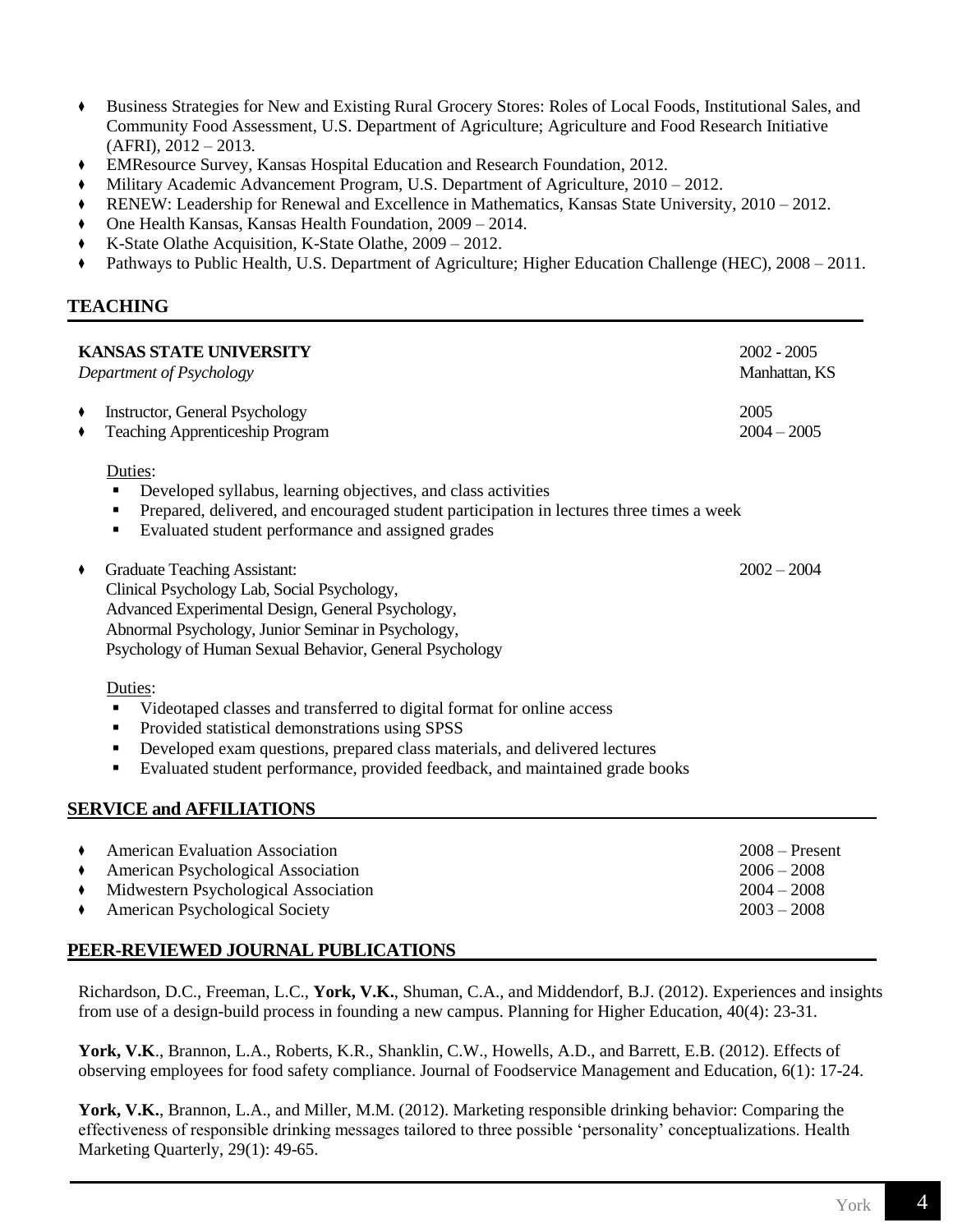**York, V.K.**, Brannon, L.A., and Miller, M.M. (2012). Increasing the effectiveness of messages promoting responsible undergraduate drinking: Tailoring to personality and matching to context. Health Communication, 27(3): 302-309.

Reddy, S.G., **York, V.K**., and Brannon, L.A. (2010). Travel for treatment: Students' perspective on medical tourism. International Journal of Tourism Research, 12(5): 510-522.

**York, V.K.**, Brannon, L.A., Shanklin, C.W., Roberts, K.R., Howells, A.D., and Barrett, B.B. (2009). Foodservice employees benefit from interventions targeting barriers to food safety. Journal of the American Dietetic Association, 109(9): 1576-1581.

**York, V.K**., Brannon, L.A., Shanklin, C.W., Roberts, K.R., Barrett, B.B., and Howells, A.D. (2009). Intervention improves restaurant employees' food safety compliance rates. International Journal of Contemporary Hospitality Management, 21(4): 459-478.

Brannon, L.A., **York, V.K.**, Roberts, K.R., Shanklin, C.W., and Howells, A.D. (2009). Appreciation of food safety practices based on level of experience. Journal of Foodservice Business Research, 12(2): 134-154.

**York, V.K.**, Brannon, L.A., Roberts, K.R., Shanklin, C.W., and Howells, A.D. (2009). Using the Theory of Planned Behavior to elicit restaurant employee beliefs about food safety: Using surveys versus focus groups. Journal of Foodservice Business Research, 12(2): 180-197.

Howells, A.D., Roberts, K.R., Shanklin, C.W., **Pilling, V.K.**, Brannon, L.A., and Barrett, B.B. (2008). Restaurant employees' perceptions of barriers to three food safety practices. Journal of the American Dietetic Association, 108(8): 1345-1349.

**Pilling, V.K.**, Brannon, L.A., Shanklin, C.W., Howells, A.D., and Roberts, K.R. (2008). Identifying specific beliefs to target to improve restaurant employees' intentions for performing three important food safety behaviors. Journal of the American Dietetic Association, 108(6): 991-997.

Roberts, K.R., Barrett, B.B., Howells, A.D., Shanklin, C.W., **Pilling, V.K.**, and Brannon, L.A. (2008). Food safety training and foodservice employees' knowledge and behavior. Food Protection Trends, 28(4): 252-260.

**Pilling, V.K.**, Brannon, L.A., Shanklin, C.W., Roberts, K.R., Barrett, B.B., and Howells, A.D. (2008). Food safety training requirements and food handlers' knowledge and behaviors. Food Protection Trends, 28(3): 192-200.

**Pilling, V.K.**, and Brannon, L.A. (2007). Assessing college students' attitudes toward responsible drinking messages to identify promising binge drinking intervention strategies. Health Communication, 22(3): 265-276.

Pease, M.E., Brannon, L.A., and **Pilling, V.K.** (2006). Increasing selective exposure to health messages by targeting person versus behavior schemas. Health Communication, 19(3): 231-240.

Brannon, L.A., and **Pilling, V.K.** (2005). Encouraging responsible drinking among underage drinkers. Health Marketing Quarterly, 23(2): 3-30.

# **PUBLICATIONS IN EDUCATIONAL RESOURCES\_\_\_\_\_\_\_\_\_\_\_\_\_\_\_\_\_\_\_\_\_\_\_\_\_\_\_\_\_\_\_\_\_\_\_\_\_\_\_\_\_\_\_\_**

**Pilling, V.K.**, and Brannon, L.A. (2009). Dispositional attribution. In D. Matsumoto (Ed.), Cambridge Dictionary of Psychology. New York City, NY: Cambridge University Press.

**Pilling, V.K.**, and Brannon, L.A. (2009). External attribution. In D. Matsumoto (Ed.), Cambridge Dictionary of Psychology. New York City, NY: Cambridge University Press.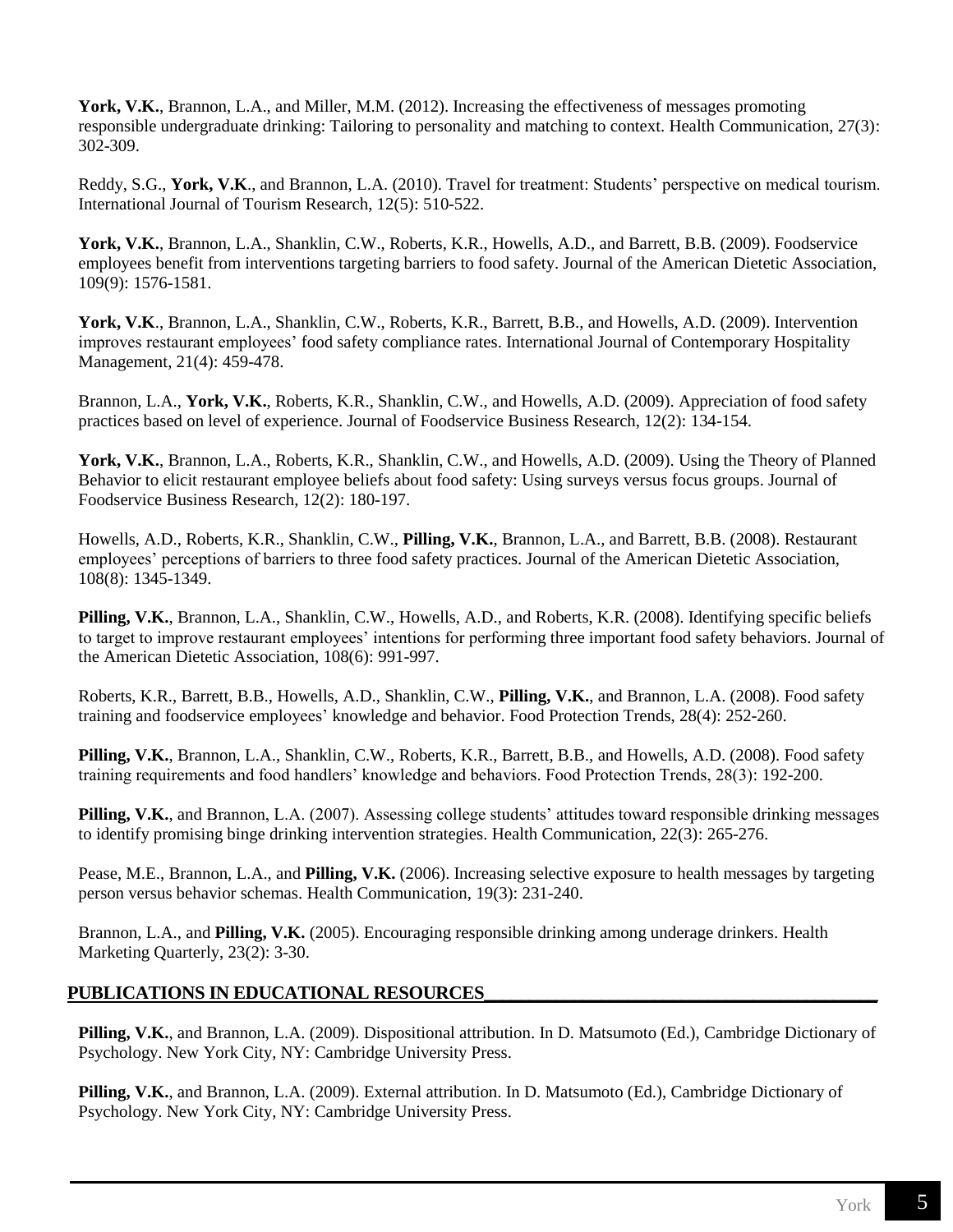**Pilling, V.K.**, and Brannon, L.A. (2009). Internal attribution. In D. Matsumoto (Ed.), Cambridge Dictionary of Psychology. New York City, NY: Cambridge University Press.

**Pilling, V.K.**, and Brannon, L.A. (2009). Person-situation debate. In D. Matsumoto (Ed.), Cambridge Dictionary of Psychology. New York City, NY: Cambridge University Press.

**Pilling, V.K.**, and Brannon, L.A. (2009). Reciprocal determinism. In D. Matsumoto (Ed.), Cambridge Dictionary of Psychology. New York City, NY: Cambridge University Press.

**Pilling, V.K.**, and Brannon, L.A. (2009). Situational attribution. In D. Matsumoto (Ed.), Cambridge Dictionary of Psychology. New York City, NY: Cambridge University Press.

**Pilling, V.K.**, and Brannon, L.A. (2009). Subjective norms. In D. Matsumoto (Ed.), Cambridge Dictionary of Psychology. New York City, NY: Cambridge University Press.

**Pilling, V.K.**, and Brannon, L.A. (2009). Theory of planned behavior. In D. Matsumoto (Ed.), Cambridge Dictionary of Psychology. New York City, NY: Cambridge University Press.

**Pilling, V.K.**, and Brannon, L.A. (2009). Theory of reasoned action. In D. Matsumoto (Ed.), Cambridge Dictionary of Psychology. New York City, NY: Cambridge University Press.

Brannon, L.A., and **Pilling, V.K.** (2007). Reasoned action theory. In R.F. Baumeister & K.D. Vohs (Eds.), Encyclopedia of Social Psychology (pp. 727-728). Thousand Oaks, CA: Sage.

Brannon, L.A., and **Pilling, V.K.** (2007). Personality and social behavior. In R.F. Baumeister & K.D. Vohs (Eds.), Encyclopedia of Social Psychology (pp. 655-659). Thousand Oaks, CA: Sage.

#### PUBLISHED PROCEEDINGS

Roberts, K.R., Shanklin, C.W., Barrett, E.B., Brannon, L.A., Phillips, W., and **Pilling, V.K.** (2005). Improving food safety practices of restaurant employees using the theory of planned behavior. [CD-ROM] Advances in Hospitality and Tourism Research: Volume X. Proceedings of the Tenth Annual Graduate Education and Graduate Student Research Conference in Hospitality and Tourism.

#### **PRESENTATIONS**

Alderman, P.D., Fondjo-Fotou, F., Hettiarachchi, G.M., **York, V.**, and Welch, S.M. (October 2019). T2: Building Field-Based Ecophysiological Genome-to-Phenome Prediction. The 26<sup>th</sup> NSF EPSCoR National Conference. (Columbia, SC).

**York, V.K.**, and Stark, W.M. (October 2018). Speaking Program Participants' Truth Using Culturally Responsive Evaluation Practices. Annual meeting of the American Evaluation Association. (Cleveland, OH). Nominated for Presidential strand.

**York, V.K.** (January 2018). Culturally Responsive Practices in Evaluation. Invited speaker for the National Science Foundation INCLUDES Culturally Responsive Practices webinar.

**York, V.K.**, Teeter, A.M., and Brosius, L.M. (November 2017). Conducting Site Visits? Learn about Our Tips and Tools. Annual meeting of the American Evaluation Association. (Washington, DC)

Thurston, L.P., and **York, V**. (February 2017). Students with Disabilities in STEM: Considering the Collective Impact of a Decade of NSF Funding. NiMBioS Conference on Multi-Scale Evaluation in STEM Education. (Knoxville, TN).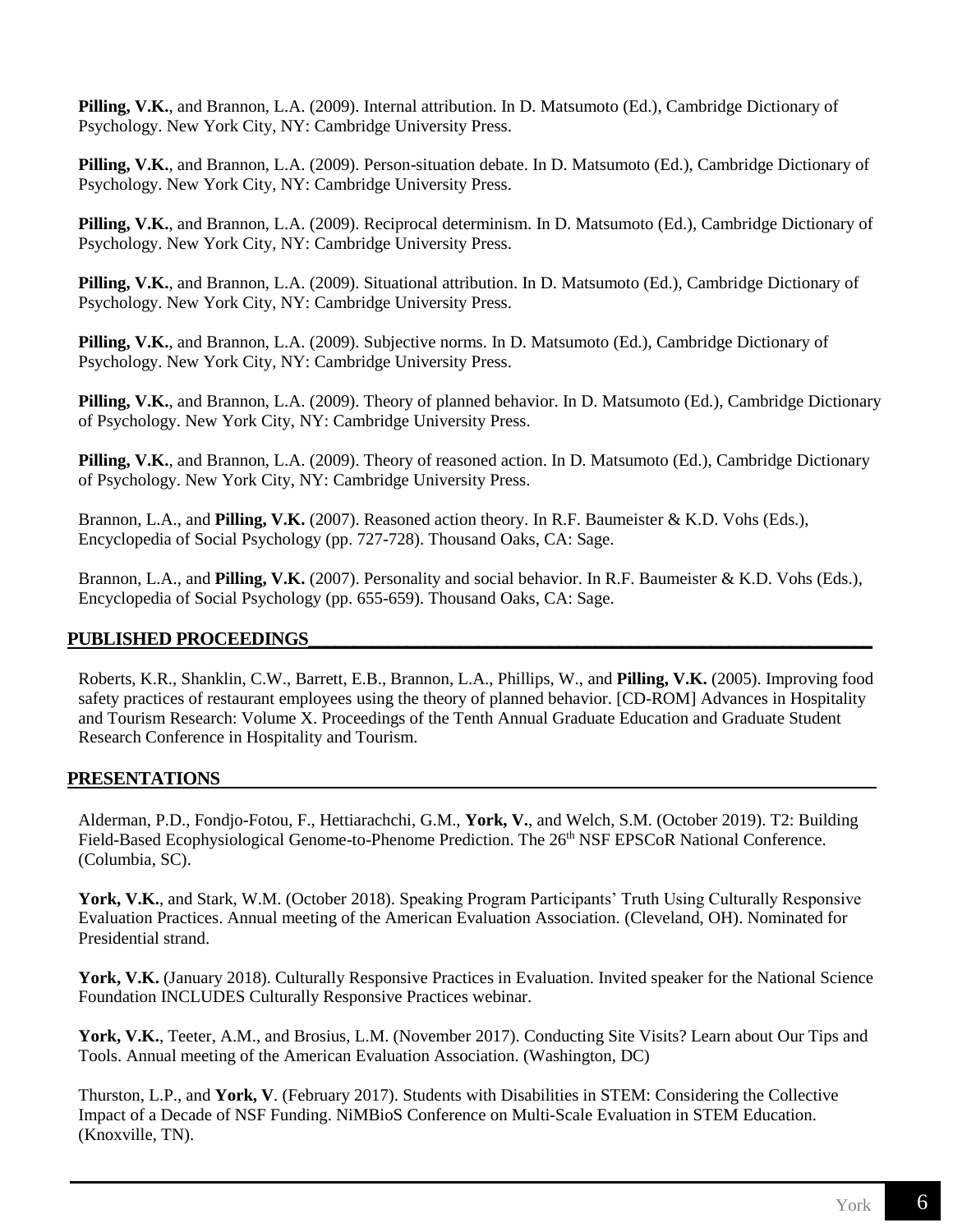Teeter, A.M., **York, V.K.**, Brosius, L.M., and Allen, K.L. (October 2016). Teen Focus Group Design and Implementation. Annual meeting of the American Evaluation Association. (Atlanta, GA).

**York, V.K.**, Teeter, A.M., Allen, K.L., and Brosius, L.M. (October 2016). Logic Model Design and Use. Annual meeting of the American Evaluation Association. (Atlanta, GA).

Mosier, D., Green, J., Nelson, K., Hoover, M., Brown, G., Flaming, K., Hostetter, J., and **York, V.** (June 2016). Effects of Animated Content on Students' Perceptions of Learning in a Web-Based Animal Disease Course. Annual meeting of the North American Colleges and Teachers of Agriculture. (Honolulu, HI).

Mosier, D., Green, J., Nelson, K., Hoover, M., Brown, G., Flaming, K., Hostetter, J., and **York, V.** (June 2015). Didactic and Web-based Animations for Presentation of the Pathogenesis of High Impact Veterinary Diseases. Annual meeting of the North American Colleges and Teachers of Agriculture. (Athens, GA).

Soltysiak, K.A., Simmons, H.L., **York, V.**, Mosier, D., and Hostetter, J. (June 2015). iTeach: Building an Inter-University Veterinary Pathology Community of Learning. Annual meeting of the North American Colleges and Teachers of Agriculture. (Athens, GA).

**York, V.K.**, Shuman, C.A., Middendorf, B.J., and Stark, W.M. (October 2013). Synthesis Project Utilizing Citation Analysis to Document Decade of Program Impact. Annual meeting of the American Evaluation Association. (Washington, DC).

Middendorf, B.J., Shuman, C.A., and **York, V.K.** (October 2013). Developing a Shared Understanding of Broadening Participation Research. Annual meeting of the American Evaluation Association. (Washington, DC).

Miller, M.M., **York, V.K.**, and Brannon, L.A. (August 2011). Comparing the Effectiveness of Responsible Drinking Messages Tailored to Three Possible 'Personality' Conceptualizations. Annual National Conference on Health Communication, Marketing, and Media. (Atlanta, GA).

Brannon, L.A., **York, V.K.**, and Miller, M.M. (May 2011). Tailoring to Personality and Context in Responsible Drinking Messages. Annual meeting of the Midwestern Psychological Association. (Chicago, IL).

Bradford, S.A., **York, V.K.**, Middendorf, B.J., and Cole, J.R. (November 2010). Evidence of Impact: Informing Legislators to Improve Decision-making. Annual meeting of the American Evaluation Association. (San Antonio, TX).

Middendorf, B.J., Schroeder, A.J., Bradford, S.A., and **York, V.K.** (November 2010). Improving Evaluation Quality Through Use of an Interactive Database. Annual meeting of the American Evaluation Association. (San Antonio, TX).

Roberts, K.R., Shanklin, C.W., Barrett, E.B., Brannon, L.A., and **York, V.K.** (March 2010). Lessons learned in conducting food safety research in restaurants: The problems of recruitment and retention. 2010 Food Safety Education Conference, Advancements in Food Safety Education: Trends, Tools and Technologies. (Atlanta, GA).

Thurston, L.P., **York, V.K.**, and Middendorf, B.J. (November 2009). Utilizing accepted standards to evaluate an academic leadership development program at Kansas State University. Annual meeting of the American Evaluation Association. (Orlando, FL).

**York, V.K.**, Thurston, L.P., Middendorf, B.J., McGee, J.E., and Bradford, S.A. (November 2009). Examining the voices of stakeholders to inform the evaluation. Annual meeting of the American Evaluation Association. (Orlando, FL).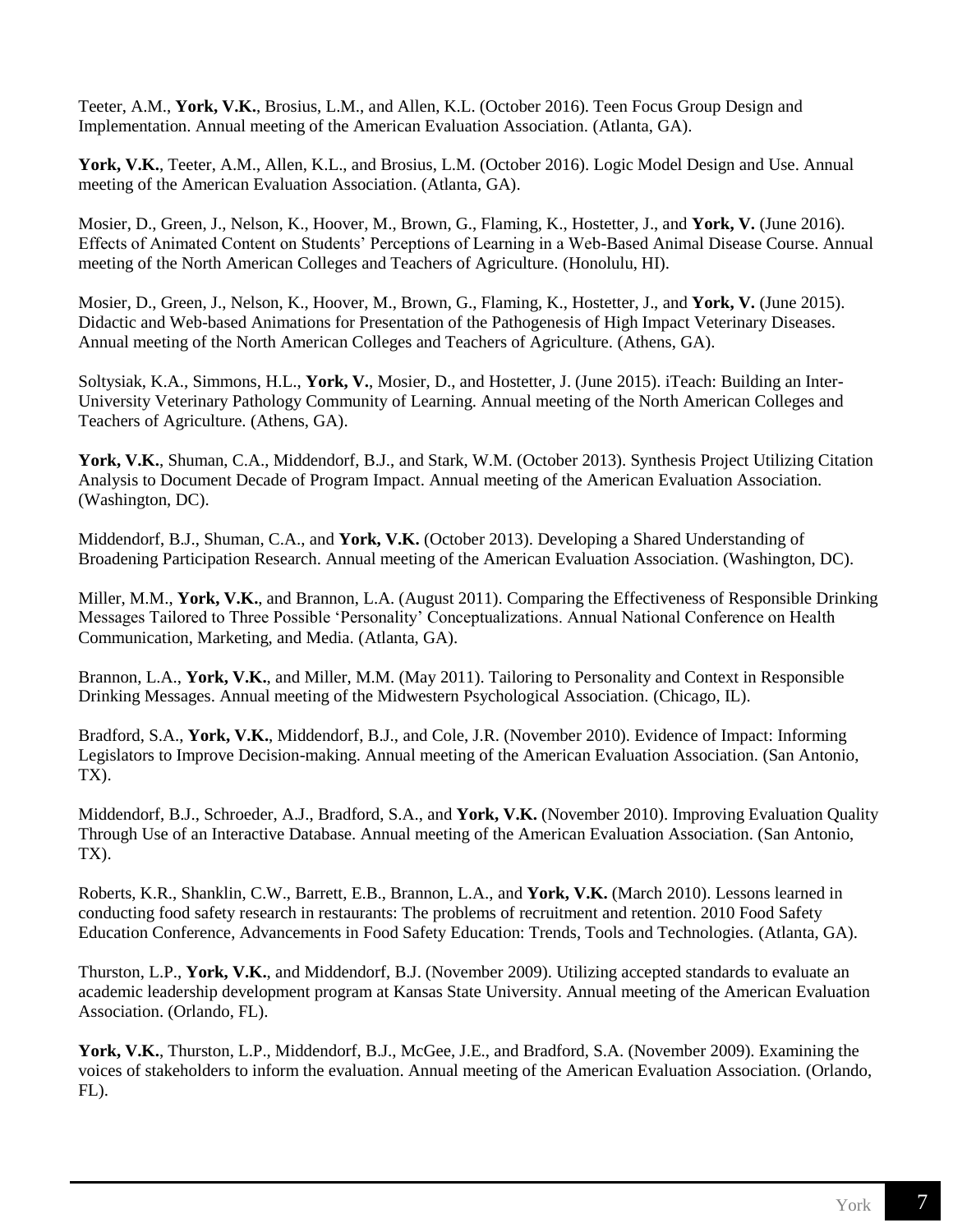**York, V.K.**, Hodge, S.A., and Smith, C.A. (November 2009). Using cognitive interviewing to grasp cultural context: Evidence of construct validation among under-represented populations. Annual meeting of the American Evaluation Association. (Orlando, FL).

Hodge, S.A., Smith, C.A., and **York, V.K.** (November 2009). Contextual factors in web-based surveying: A longitudinal investigation of rates of response patterns within the response window. Annual meeting of the American Evaluation Association. (Orlando, FL).

Thurston, L.P., Bailey, S., Dunn, C., Hodge, S., Middendorf, J., Smith, C., **York, V.K.**, and Bradford, S. (November 2008). Communicating with clients: An interactive demonstration of do's and don'ts for evaluators. Annual meeting of the American Evaluation Association. (Denver, CO).

Howells, A.D., Roberts, K.R., Shanklin, C.W., **Pilling, V.K.**, Brannon, L.A., and Barrett, E.B. (October 2007). Restaurant employees' perceptions of barriers to three food safety practices. American Dietetic Association Food and Nutrition Conference and Expo. (Philadelphia, PA).

**Pilling, V.K.**, Brannon, L.A., Roberts, K.R., Howells, A.D., Olds, D.A., Phillips, W., Shanklin, C.W., and Barrett, E.B. (August 2007). Evaluating safety training in restaurants using Theory of Planned Behavior. Annual meeting of the American Psychological Association. (San Francisco, CA).

Roberts, K.R., Shanklin, C.W., **Pilling, V.K.**, Brannon, L.A., Howells, A.D., and Barrett, E.B. (July 2007). The impact of food safety training on foodservice employees' knowledge and behavior. Annual International Council on Hotel, Restaurant, and Institutional Education (CHRIE) Conference. (Dallas, TX).

Brannon, L.A., and **Pilling, V.K.** (May 2007). College students react more favorably to individually tailored messages discouraging binge drinking. Annual meeting of the Association for Psychological Science. (Washington, DC).

**Pilling, V.K.**, Brannon, L.A., Roberts, K.R., Howells, A.D., Olds, D.A., Phillips, W., Shanklin, C.W., and Barrett, E.B. (May 2007). Effects of food safety training using Theory of Planned Behavior. Annual meeting of the Association for Psychological Science. (Washington, DC).

**Pilling, V.K.**, and Brannon, L.A. (May 2007). Tailoring to the person to increase acceptance of health communications. Annual meeting of the Midwestern Psychological Association. (Chicago, IL).

**Pilling, V.K.**, Brannon, L.A., Roberts, K.R., Olds, D.A., Phillips, W., Howells, A.D., Shanklin, C.W., and Barrett, E.B. (May 2007). Use of Theory of Planned Behavior to improve food safety. Annual meeting of the Midwestern Psychological Association. (Chicago, IL).

Roberts, K.R., **Pilling, V.K.**, Phillips, W., Brannon, L.A., Shanklin, C.W., and Barrett, E.B. (September 2006). Influence of food safety training on students' appreciation of food safety behaviors. 2006 Food Safety Education Conference: Reaching At-Risk Audiences and Today's Other Food Safety Challenges. (Denver, CO).

**Pilling, V.K.**, Brannon, L.A., Roberts, K.R., Phillips, W., Shanklin, C.W., and Barrett, E.B. (August 2006). Implications of Theory of Planned Behavior for workplace safety interventions. Annual meeting of the American Psychological Association. (New Orleans, LA).

Gopalan, N., Brannon, L.A., and **Pilling, V.K.** (August 2006). Increasing caregiver support by tailoring intervention messages to attachment style. Annual meeting of the American Psychological Association. (New Orleans, LA).

Selden, M.P., Brannon, L.A., and **Pilling, V.K.** (May 2006). Identifying health behavior personalities to improve health communication. Annual meeting of the Association for Psychological Science. (New York City, NY).